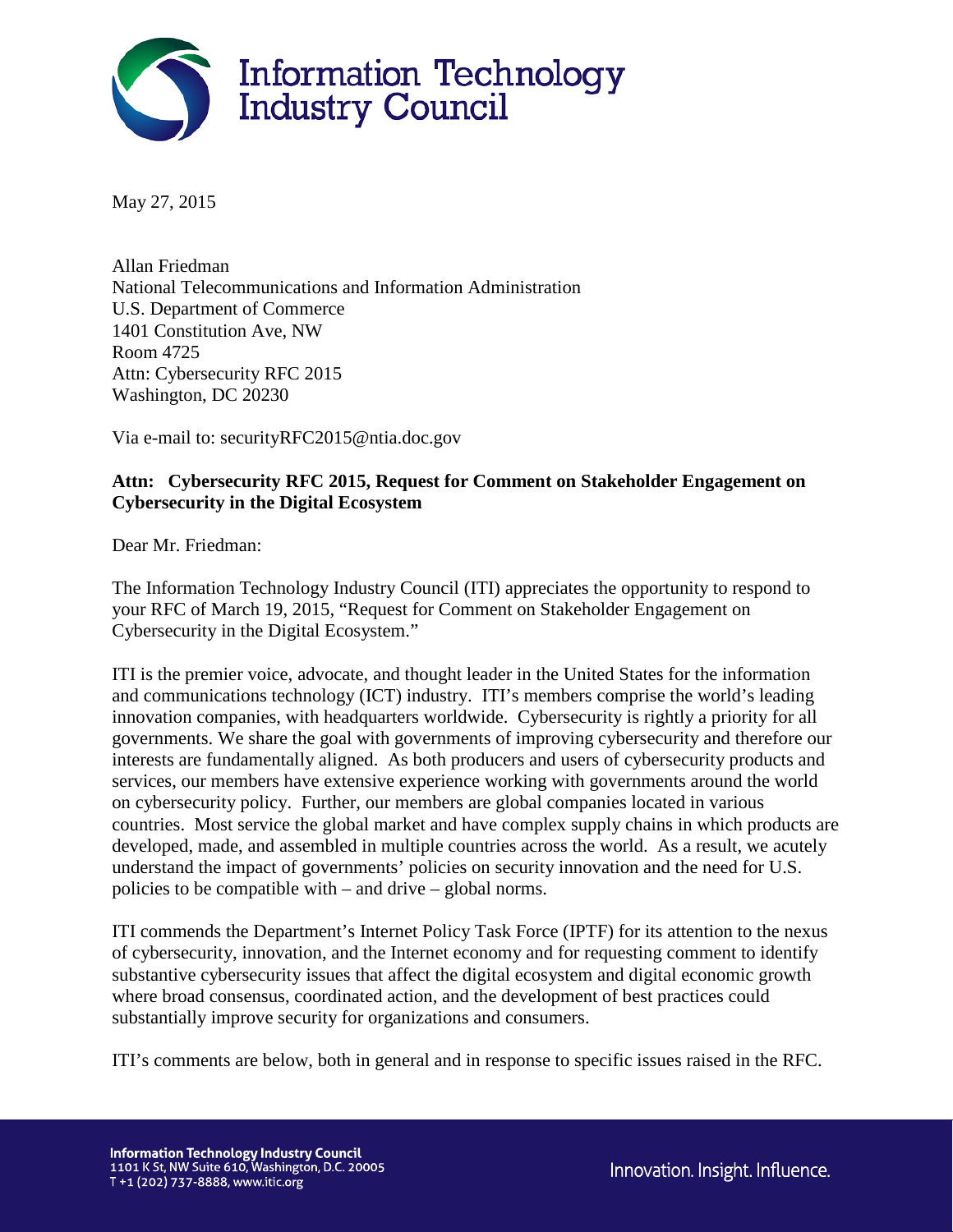

# **General Comments**

The U.S. government has a strong responsibility to make sure any cybersecurity policies we develop serve as a global model both in terms of content and process, and would be equally beneficial if deployed globally. Most of our comments and recommendations in this section will serve not only to strengthen cybersecurity and resilience in the United States, but are recommended best practices for governments globally.

**ITI supports the Department of Commerce as a strong contributor to U.S. cybersecurity policies.** ITI is pleased that the Department of Commerce has reinvigorated the IPTF and tasked it with working on key cybersecurity issues. Particularly given Commerce's primary role in the U.S. executive branch to promote economic growth and innovation—both of which depend on effective cybersecurity—the Department should be a key contributor to, and in many cases driver of, federal cybersecurity policies, both now and in the future.

**ITI commends NTIA's open and transparent process.** ITI also strongly supports the process by which NTIA is reinvigorating the IPTF. Namely, we agree with NTIA's approach to initiate an open and transparent 60-day public comment period to gather feedback from all interested stakeholders on initial ideas and proposals (as well as processes) before any work is undertaken. ITI also appreciates that all comments received will be posted in full on NTIA's website to allow for a full and inclusive discussion about next steps. This approach can help to ensure ideas are fully vetted, efforts are not duplicated, and stakeholder resources are not allocated into areas which do not warrant current action. This is a policymaking model that ITI regularly promotes when it engages foreign stakeholders.

**ITI encourages NTIA to bring in global stakeholders.** ITI urges NTIA, and the U.S. government generally, to conduct extensive outreach to global stakeholders, both in this public comment period and in any work processes that commence. Global outreach helps to ensure those stakeholders' views are incorporated into our work. Such an effort will likely lead to greater global consensus for cybersecurity policymaking and will help to minimize the emergence of cybersecurity policies or activities that differ radically by country. Conflicting policies would present potentially negative consequences for security, disrupt global commerce, and would ignore the borderless nature of the Internet. Transparent involvement of global stakeholders also provides a positive model to other governments that may not be as open to global input in their own policymaking.

**ITI encourages NTIA to bring in stakeholders from across the United States and representing various segments of the economy.** ITI urges NTIA to bring together geographically diverse stakeholders from across the United States (through geographically dispersed workshops). In addition, we encourage NTIA to bring together stakeholders representing various segments of the economy. To reach smaller companies and entrepreneurs, NTIA should leverage existing convening groups and firms (e.g., Silicon Valley-based organizations, venture capitalists, and the like).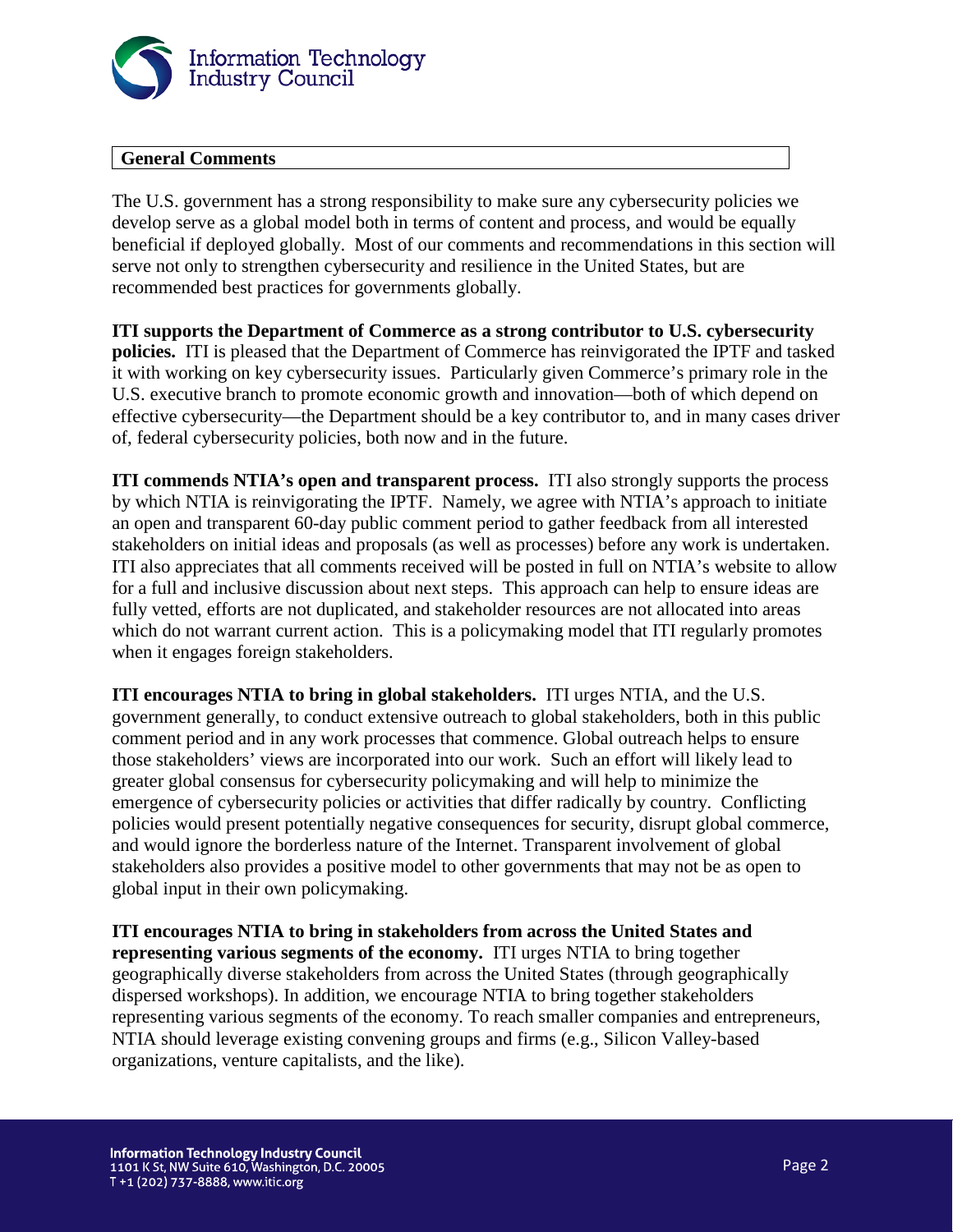

**NTIA should promote global standards and best practices.** For any work related to standards (whether technology or process standards), NTIA should promote voluntary, consensus-based, industry-led, market-driven global standards. As ITI recommended when the National Institute of Standards and Technology (NIST) launched the development of the Framework for Improving Critical Infrastructure Cybersecurity (Framework), the U.S. government can set a positive example by highlighting the essential role global standards play for cybersecurity. Global standards reflect the realities of cyberspace and the ICT marketplace, facilitate global deployment of security measures, and reduce barriers to trade. Further, standardized security technologies, practices, and products deployed across the global digital infrastructure enable interoperability and assurance of security policies and controls, security innovation, efficient and effective use of private sector resources, and rapid response to cybersecurity challenges. Global standardization also restrains the emergence of multiple, conflicting security requirements in multiple jurisdictions, which could compromise cybersecurity.

**NTIA should take a technology-neutral approach.** As it shepherds any work processes moving forward, NTIA should not favor any particular technology or security solution. While it is understandable that the industry and market may coalesce around a particular solution, the U.S. government should follow its longstanding approach and remain neutral in these matters.

**NTIA should ensure coordination with other federal efforts.** NTIA should endeavor to catalog where any similar efforts are being addressed by other federal agencies (e.g. within the Department of Homeland Security (DHS), NIST, etc). If similar efforts already exist, but NTIA contributions are deemed to be useful, agencies should work together to streamline efforts to minimize redundancy.

#### **Topics to Address**

We understand that for this RFC, NTIA seeks comments on which topics to address through the process, rather than the best solution to any given question. ITI's response below highlights those topics we think deserve being addressed, along with reasoning to support each recommendation. We have copied NTIA's questions in bold italics.

#### *NTIA proposed topic: Network and Infrastructure Security*

# *(d) Open Source Assurance. Many organizations depend on open source projects for a wide range of purposes across the digital economy. How can stakeholders better support improving the security of open source projects, and the distribution of patches?*

We recommend NTIA bring stakeholders together on this topic, although the discussion should be broadened to focus generally on best practices in software development and management, such as improving the rate of security updates across all software. Many ITI companies use both open source and proprietary software in their software development processes, and many proprietary software programs include open source components. Regardless of software type,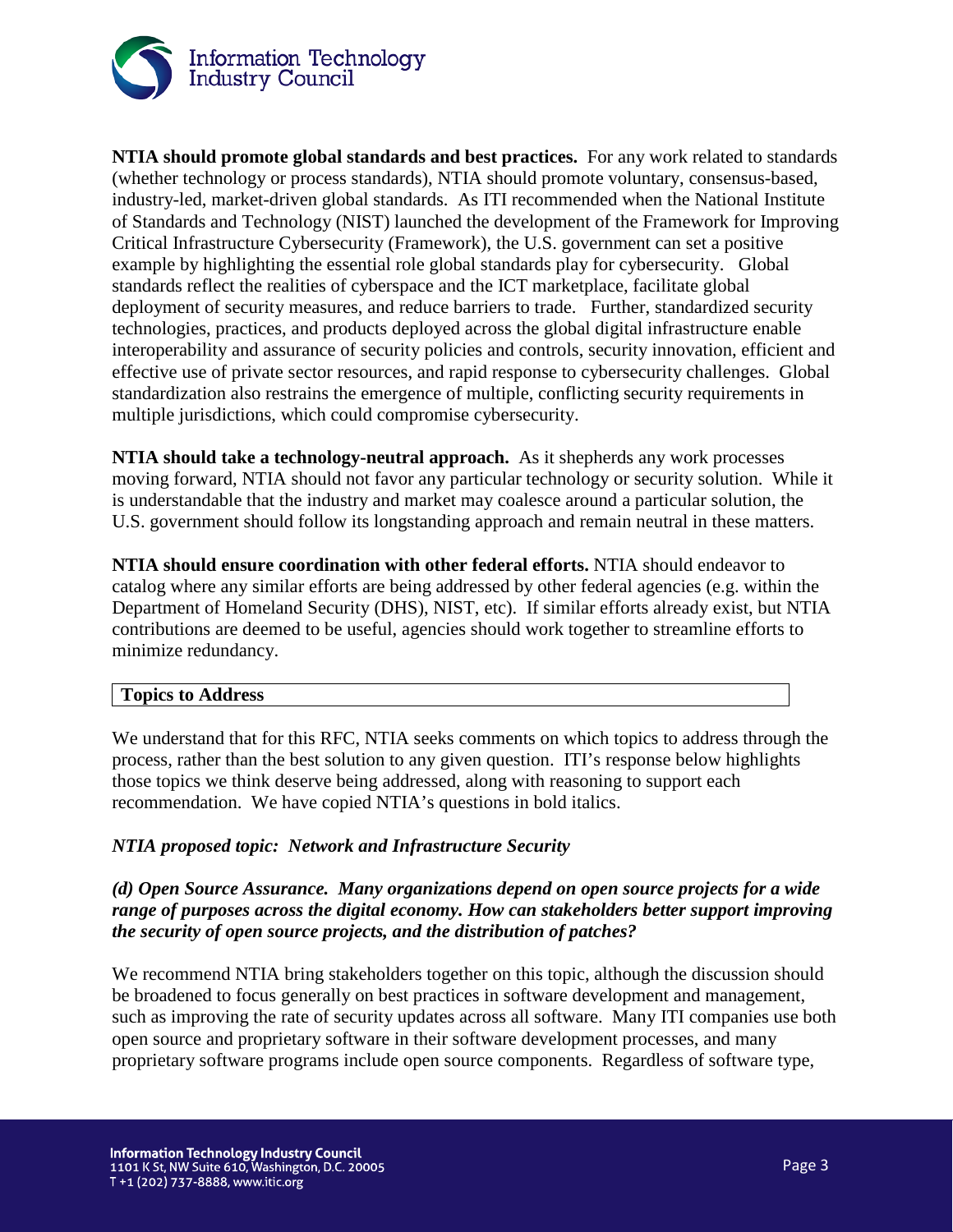

companies employ a range of security practices throughout their software development lifecycles. A discussion among stakeholders about best practices in this space can help move the conversation beyond what type of software is "more secure" and beyond impractical proposals about the use and patching of third party and open source components in proprietary software to a discussion about how best practices in software development generally, including patching, can be shared and understood.

# *NTIA proposed topic: Web Security and Consumer Trust*

We recommend NTIA bring stakeholders together on this general topic to discuss the state of the evolving cyber threat landscape with regard to web security and authentication. In this space, security vulnerabilities have led to identity theft, account takeovers, and cyber fraud, causing material harm for consumers in a variety of industries (for example payments, banking, retail, and tax). We believe this is an area that would benefit from a multi-stakeholder approach to assess the current landscape, with an eye toward identifying potential gaps in the public policy agenda that could be addressed via a set of voluntary consensus-based guidelines or best practices for industry. This could also be a topic where the IPTF could leverage the existing and ongoing work of others and help lead to an ultimate consensus among stakeholders.

# *(i) Cybersecurity and the Internet of Things. As the Internet of Things matures and more systems integrate information technologies (IT) and operational technologies (OT), cybersecurity is enmeshed in a broader risk context that includes safety, reliability, and resilience. How can we foster the emergence of voluntary policy frameworks, informed by market dynamics, that enable Internet of Things innovation while addressing the full spectrum of risks associated with cyber- physical systems?*

We recommend NTIA bring stakeholders together on this topic. However, any discussions should avoid starting from the assumption that IoT somehow has different security protections/considerations from every other type of Internet Protocol (IP)-enabled device. Unfortunately, as more and more previously standalone consumer and industrial devices become networked together in the IoT, many governments are starting to consider whether IoT deserves specific policy approaches or frameworks, including in cybersecurity. We believe that in most cases, the current industry-led approaches to cybersecurity remain valid and government action to try to develop IoT-specific security policies could be harmful. Bringing together interested stakeholders to identify the applicability of ongoing cybersecurity approaches, such as existing Internet Engineering Task Force (IETF) security protocols that will naturally extend to the IoT space, identify gaps or needs related to cybersecurity in IoT, and coalesce around future action (e.g.,. research) could help advance cybersecurity in IoT.

Should NTIA decide to undertake work in this area, we have two recommendations: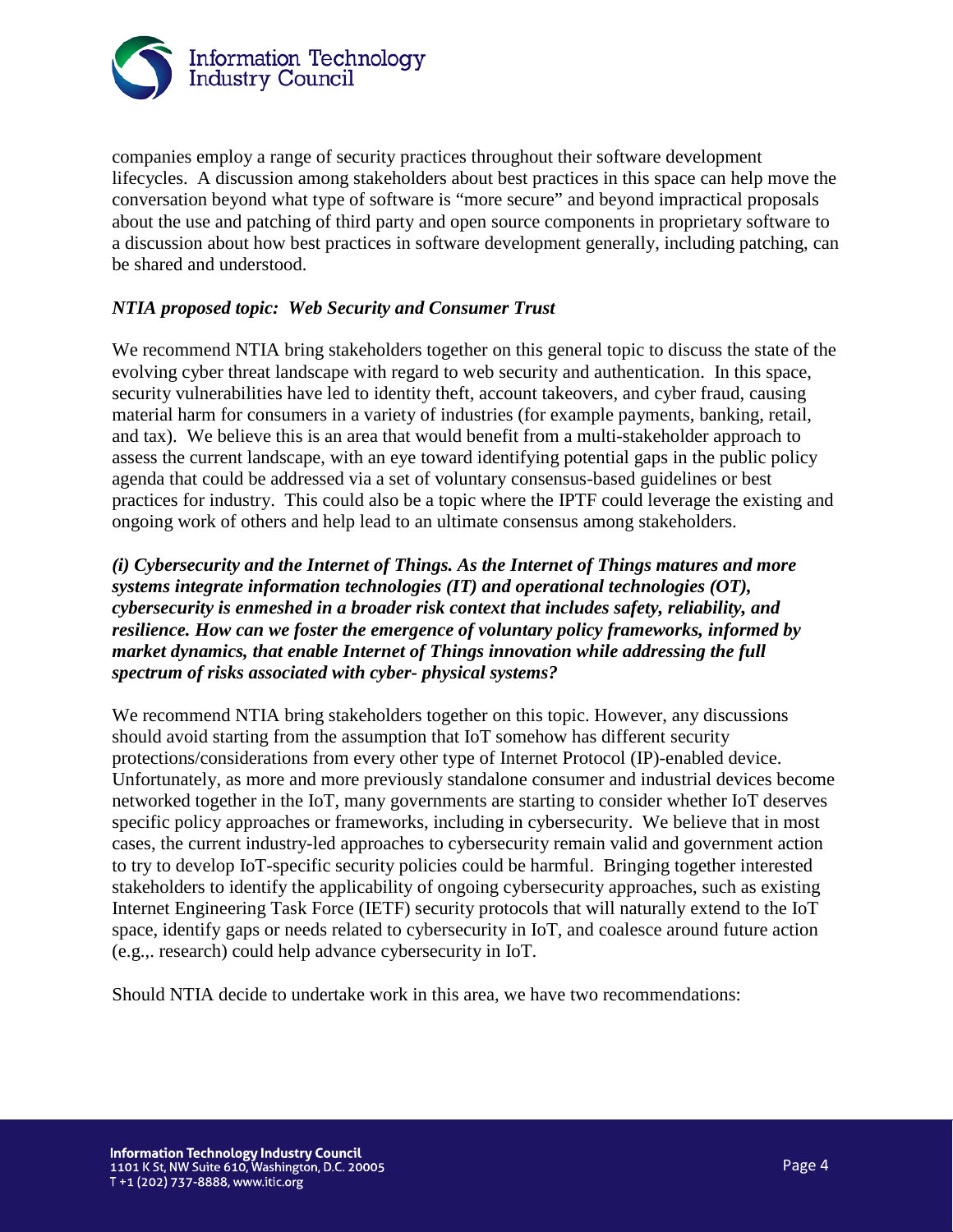

- NTIA should seek to include the ICT industry as well as the various industries developing the products linked via IoT (e.g. automobiles, industrial machinery, or healthcare devices). Many IoT cybersecurity issues about which policymakers are interested—such as software development and product vulnerabilities—are not necessarily IoT-specific and there may be extensive work ongoing by the ICT industry in these areas already that can be leveraged or built upon.
- NTIA should coordinate with and leverage existing efforts on cyber-physical (IoT) systems, such as the NIST Cyber-Physical Systems Public Working Group (CPS PWG), which has been launched to bring together experts to help define and shape key aspects of CPS to accelerate its development and implementation across multiple industry sectors.<sup>[1](#page-4-0)</sup>

# *(j) Privacy. As noted in the Cybersecurity Framework, privacy and civil liberties implications may arise when personal information is used, collected, processed, maintained, or disclosed in connection with an organization's cybersecurity activities. How can risks to privacy or civil liberties arising from the application of cybersecurity measures or best practices be addressed in this process (es)?*

NTIA is a significant contributor to Internet policymaking both domestically and globally in connection with privacy and civil liberties. ITI sees value in NTIA continuing to utilize its role as a convener to facilitate multi-stakeholder discussions relating to the privacy and civil liberty considerations, parallel to its planned efforts on cybersecurity. We caution, however, that any such efforts should not be duplicative of other efforts currently underway within NTIA or other agencies in order to avoid redundancy and potentially contradictory outcomes.

# *NTIA proposed topic: Business Processes and Enabling Markets*

*(k) Managed Security Services: Requirements and Adoption. Managed security services (MSS) allow many firms, particularly small- and medium- sized businesses, to secure themselves without acquiring expensive in-house expertise, yet there are obstacles preventing seamless market cooperation and accountability between clients and vendors. How can a common understanding of security needs by stakeholders enable faster and more efficient adoption to improve security without sacrificing accountability?* 

We recommend NTIA bring stakeholders together on this topic. There are many models by which to undertake cybersecurity, including managed services and in-house security. While ITI does not advocate one method over another due to the diversity of business models practiced by our members, a discussion about the benefits of managed security services will be helpful to inform our larger efforts related to the challenges facing cross-border data flows.

As the U.S. government is aware, a growing number of governments unfortunately are proposing or enacting mandates to keep certain data within their borders under a "security" rationale (i.e., that data will be more secure if it stays within their jurisdiction). The security of data is independent of where it is stored, and in many cases, particularly for small- and medium-sized

<span id="page-4-0"></span>1 See http://www.nist.gov/cps/

l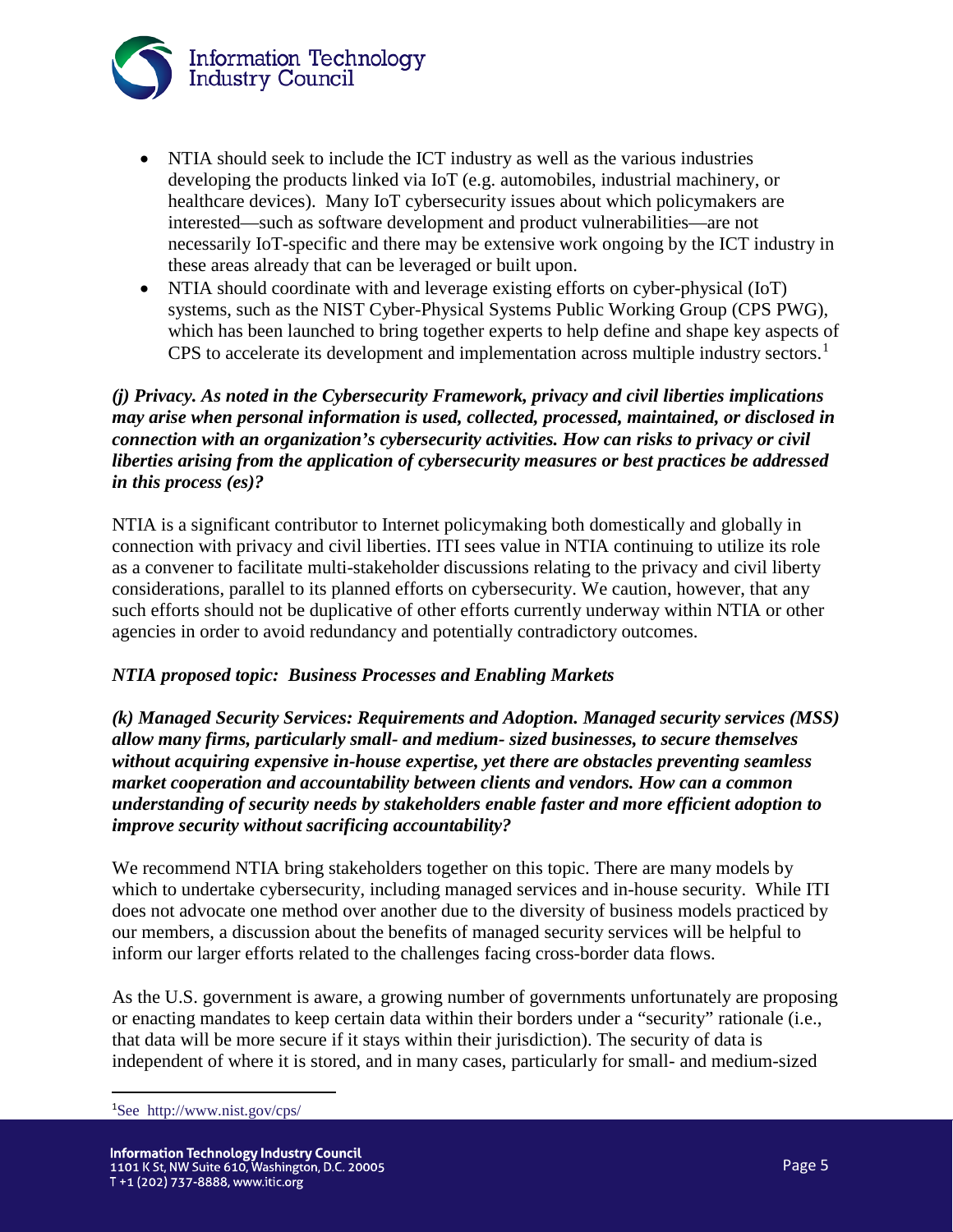

business (as noted above), in-house expertise may be lacking and outsourced security, which may make sense to deliver cross-border, may be a better approach. An NTIA-led stakeholder discussion that drives greater understanding and use of managed security services could help contribute to an essential narrative to bring to the data localization debate.

NTIA might also consider facilitating a multi-stakeholder process aimed at helping SMBs to understand how to build and support more secure applications and services. Such a discussion could include application program interfaces (API), software development kits (SDK), and other secure development and programming means. In this way, the group could offer hands-on approach to SMB cybersecurity education and awareness-raising.

Should it commence work in this area, we want to voice caution about the appropriate NTIA role. NTIA should avoid activities that would seek to steer the supply side (industry's provision of solutions) or that seek to shape how industry provides and prices its managed security solutions. ITI agrees that many firms, including small- and medium-sized businesses (SMBs), might not be investing enough, or appropriately, in cybersecurity. NTIA's role should focus on helping understand the unique challenges that firms face in terms of cybersecurity solution uptake. To achieve this understanding, particularly regarding SMBs, NTIA should consult interagency among the range of peer government agencies and programs that work on a regular basis with SMBs on cybersecurity issues, including the Small Business Administration (SBA)'s Cybersecurity for Small Businesses program, NIST Manufacturing Extension Program (MEP), NIST National Cybersecurity Center of Excellence (NCCoE), and DHS's Stop.Think.Connect. Campaign.

# *(l) Vulnerability Disclosure. The security of the digital economy depends on a productive relationship between security vendors and researchers of all types who discover vulnerabilities in existing technology and systems, and the providers, owners, and operators of those systems. How can stakeholders build on existing work in this space to responsibly manage the vulnerability disclosure process without putting consumers at risk in the short run?*

We recommend NTIA bring stakeholders together on this topic. Over recent years, policymakers in various countries have proposed requiring ICT vendors to publicize information about unpatched product vulnerabilities. Policymakers should not require, or even urge, ICT vendors to disclose product vulnerabilities before a patch to a particular vulnerability is designed and deployed. Disclosure of unpatched vulnerabilities is reckless: it puts customers at risk and reduces the effectiveness of security patches.

ITI companies take a responsible approach to disclosure of vulnerabilities to protect their customers as well as the integrity of their own systems, which include robust processes and procedures in place for timely vulnerability detection, patching, and notification as appropriate. We would be pleased to contribute our knowledge and experience to an NTIA-organized discussion with other stakeholders so that we can collectively arrive at an approach to vulnerability disclosure, supported by both vendors and consumers of ICT products. Such an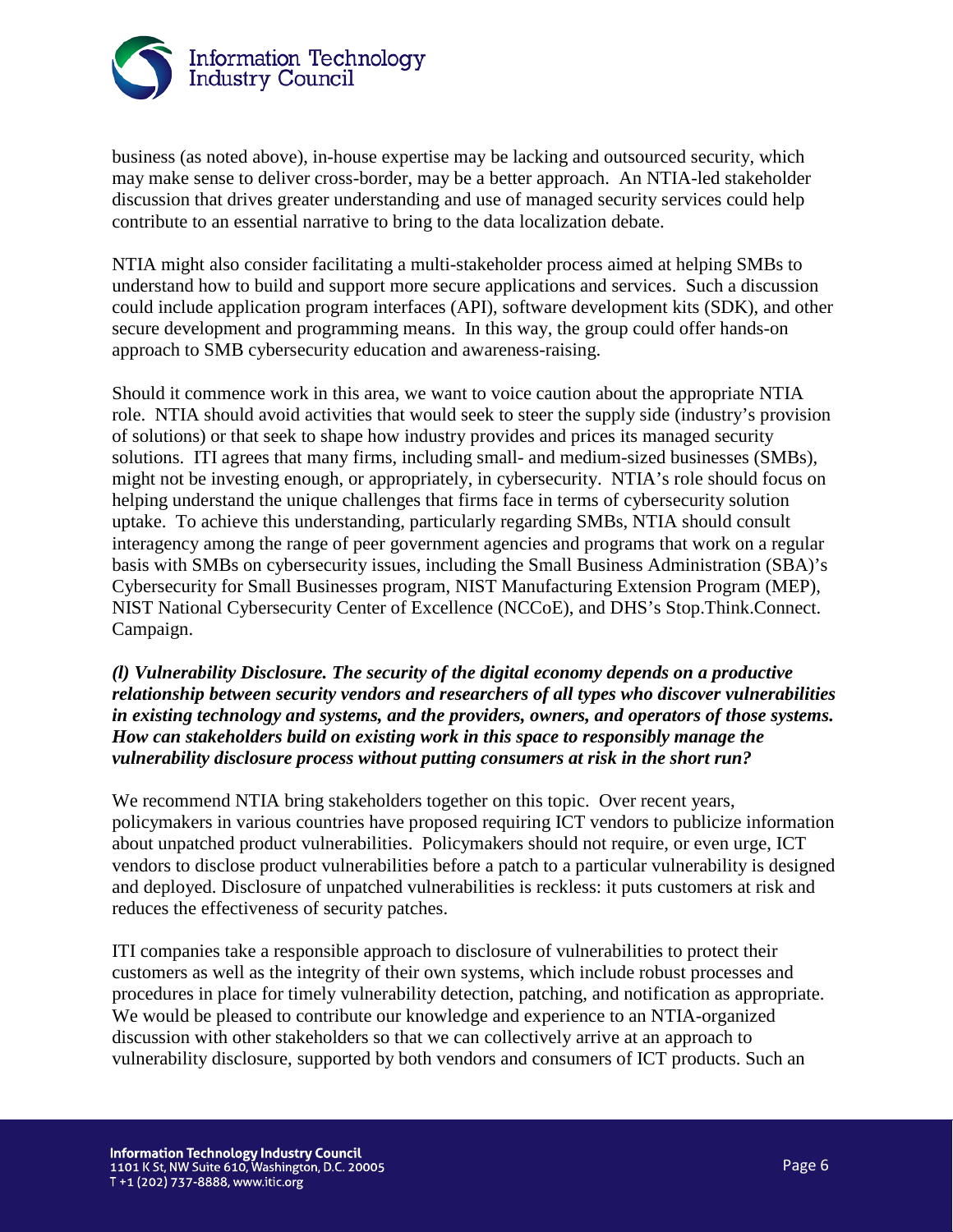

approach can allow vendors or other responsible parties to manage and mitigate vulnerabilities as appropriate for the most effective cybersecurity outcomes, and allow governments and consumers to better understand the appropriate approaches to vulnerability detection, patching, and notification. Finally, NTIA should work with the State Department and other appropriate agencies to convey to global governments the risks of mandated vulnerability disclosure.

# *(m) Security Investment and Metrics. Market solutions for security require good information. What types of robust, practical, and actionable metrics can be used within organizations to understand security investment, and by consumers and clients to understand security practices and promote market demand for security?*

The concept of metrics related to cybersecurity is complex. As ITI advised DHS in February 2014 regarding its development and implementation of a program to promote use of the NIST Framework,<sup>[2](#page-6-0)</sup> metrics for cybersecurity must be carefully considered and approached. Cybersecurity is a process of dynamically managing risks amidst ever-evolving threats, technologies, and business models. It is important to create a "culture of security" where all stakeholders contribute to better managing their cyber risks. Attempting to quantify certain aspects of cybersecurity—such as the number of cyber incidents— may be tempting, but will not ultimately demonstrate whether stakeholders are managing cyber risks more effectively.

ITI recommended in February 2014 that any efforts to work on metrics be done in strong partnership with industry to determine the most effective ways to understand and demonstrate progress in the nearer term, and to collectively identify and evolve realistic, objective, and comparable information over the longer term.

Should NTIA decide to undertake work in this area, we have two recommendations:

• NTIA should draw from the extensive, year-long effort by the Communications Security, Reliability, and Interoperability Council (CSRIC) Working Group 4 that produced the March 2014 Cybersecurity Risk Management and Best Practices: Final Report.<sup>[3](#page-6-1)</sup> CSRIC WG 4 "was given the task of developing voluntary mechanisms that give the Federal Communications Commission (FCC) and the public assurance that communications providers are taking the necessary measures to manage cybersecurity risks across the enterprise" (p. 3) and "with producing a practical, cost-effective, and segment-tailored model of risk management with **meaningful indicators to communicate assurances to internal and external stakeholders**" (p. 20, emphasis added). WG 4 concluded that "The availability of the critical infrastructure to deliver critical services is an outcome‐ based measure and therefore a meaningful indicator of successful cyber risk management. If issues related to availability arise as a consequence of a cyber-incident, additional examination into reliability, resiliency, and integrity of core network critical infrastructure may need to be evaluated. **Further analysis is required to determine** 

l

<span id="page-6-1"></span><span id="page-6-0"></span><sup>&</sup>lt;sup>2</sup>See "ITI recommendations to Department of Homeland Security regarding cybersecurity Voluntary Program," February 11, 2014, at http://www.itic.org/dotAsset/3ed86a62-b229-4d43-a12b-766012da4b1f.pdf <sup>3</sup> https://transition.fcc.gov/pshs/advisory/csric4/CSRIC\_WG4\_Report\_Final\_March\_18\_2015.pdf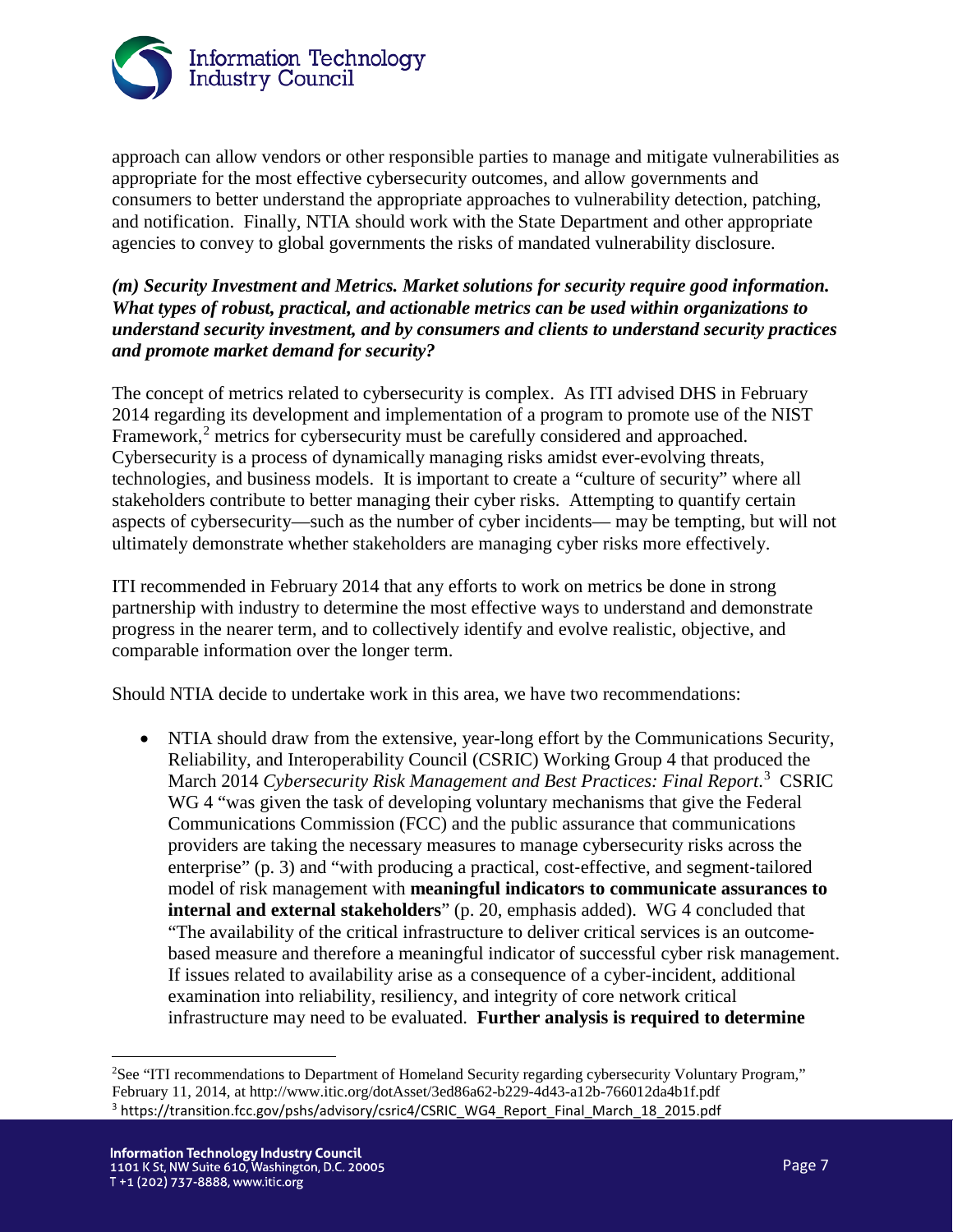

**whether a comprehensive and valid set of cybersecurity effectiveness metrics can be applied on a cross**‐**sectorial basis**" (p. 28, emphasis added).

• NTIA should reach out globally. A number of other governments also are grappling with the questions of cybersecurity "measurement." Including global stakeholders can help to avoid the possibility of various governments choosing different or inappropriate indicators.

# **Other**

*This list is not exhaustive. The IPTF welcomes comments on any of these topics, as well as descriptions of other topics that the IPTF and stakeholders should consider for the cybersecurity multistakeholder process. Note that comments are directly sought on which topics to address through the process, rather than the best solution to any given question.* 

- Global cryptographic algorithms: The global nature of technology and cyberspace underscore the essential nature of strong, robust, and globally accepted and deployed cryptographic standards to enable interoperability, trust, and security. However, an increasingly worrying trend is that of some governments mandating the use in their commercial markets of non-global cryptographic standards—China's mandate domestically of use of its SM2 standard is an example. NTIA should consider a process that engages stakeholders in a discussion of the benefits of to the digital economy, as well as security, of global cryptographic algorithms (versus national).
- Bolstering federal efforts for federal systems: There are a range of federal efforts to increase the government's own security related to the Internet. For example, the federal government currently is transitioning federal employees to computers connecting to the Internet through DNSSEC-compliant DNS servers. Although other agencies—such as DHS or the Office of Management and Budget (OMB)—are responsible for these internal efforts, NTIA could potentially play a useful role by convening a multistakeholder discussion to allow the government to learn best practices from private sector colleagues that have experienced the same transition.
- Contribute to awareness campaigns: Many federal agencies, organizations, and privatesector companies have ongoing efforts to raise awareness among all stakeholders businesses, individual citizens, government agencies, and others--about what they can do to improve their own cybersecurity. NTIA may wish to contribute to this knowledge base by sharing appropriate outcomes from any work launched under this RFC to current campaigns. One example would be to contribute outcomes to outreach undertaken by the National Cybersecurity Alliance (NCSA), a non-profit organization focused on conducting cybersecurity education and awareness programs.

#### **Implementing the Multistakeholder Process**

In its RFC, NTIA asked for "views on how stakeholder discussions of the proposed issue(s) should be structured to ensure openness, transparency, and consensus- building." ITI provides some suggestions below.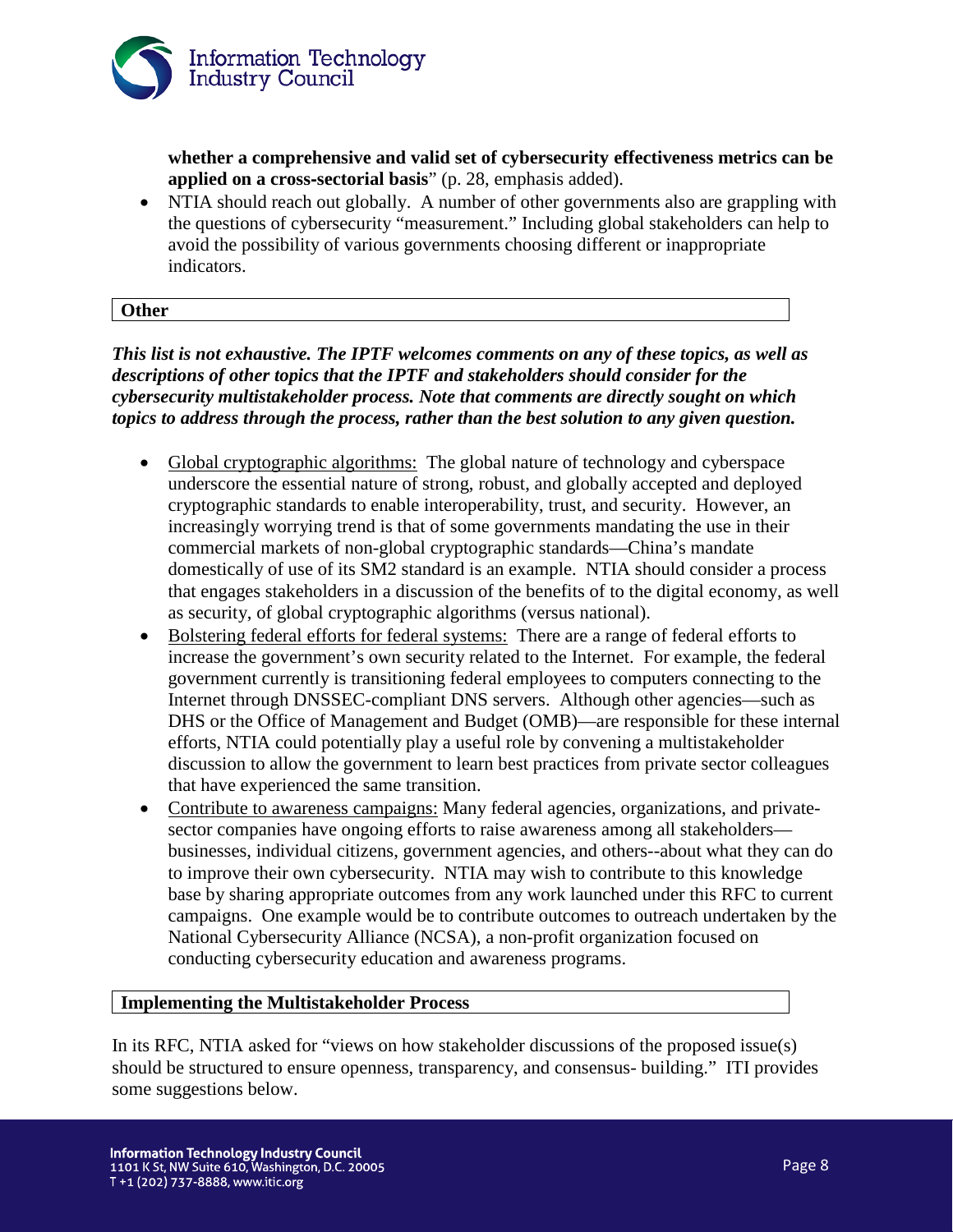

*5. How can the IPTF promote participation from a broad range of stakeholders, i.e., from industry, civil society, academia, and international partners? In particular, how can we promote engagement from small and medium-sized enterprises (SME) that play key roles in the digital ecosystem? How critical is location for meetings, and what factors should be considered in determining where to host meetings?*

International partners: The IPTF should coordinate with its interagency colleagues to proactively contact Washington, DC-based foreign Embassies, leverage the officers of the Department's Foreign Commercial Service located in our Embassies and Consulates abroad who work regularly with local communities, and use multiplier groups such as associations with global memberships to try to bring these stakeholders into the discussion.

SMEs: NTIA should leverage the range of existing federal agencies and programs that work with SMEs to help them manage their cyber risks. These agencies/programs include, but certainly are not limited to, SBA's Cybersecurity for Small Businesses program, NIST MEP, NIST NCCoE, and DHS's Stop.Think.Connect. Campaign. The federal colleagues involved in those programs likely have excellent relationships with many SMEs and also an understanding of how to bring SMEs into policy discussions.

Other stakeholders - reaching out to technical experts:

- IETF engineers. Among the many engineers that we hope participate are those involved in the Internet Engineering Task Force (IETF), a large, open, international community of network designers, operators, vendors, and researchers involved in the evolution of the Internet's architecture and operation. NTIA should consider developing and using an IETF "non-working group" mailing list—these lists are very familiar platforms for engineers and allow for public discussions of various issues. This could help to include a "non-DC," more technical group of stakeholders in any work.
- Standards development organizations (SDOs). Similarly, many engineers and technical experts populate myriad SDOs working on market-driven ICT standards related to cybersecurity. NTIA should endeavor to reach out to relevant SDOs.

Location of meetings: NTIA should endeavor to hold meetings outside of the Washington, DC area. NIST's approach when developing the Cybersecurity Framework—which involved workshops around the country—helped to promote an inclusive experience and also likely enabled a larger diversity of participants than a strictly DC-based effort. Factors to consider in determining meeting locations will likely arise on a subject-by-subject or case-by-case basis, and NTIA should consult with interested stakeholders at the initial phase of launching work on any of the subjects identified in this RFC.

*6. What procedures and technologies can promote transparency of process, including promoting discussion between stakeholders and ensuring those outside the process can understand the decisions made?*